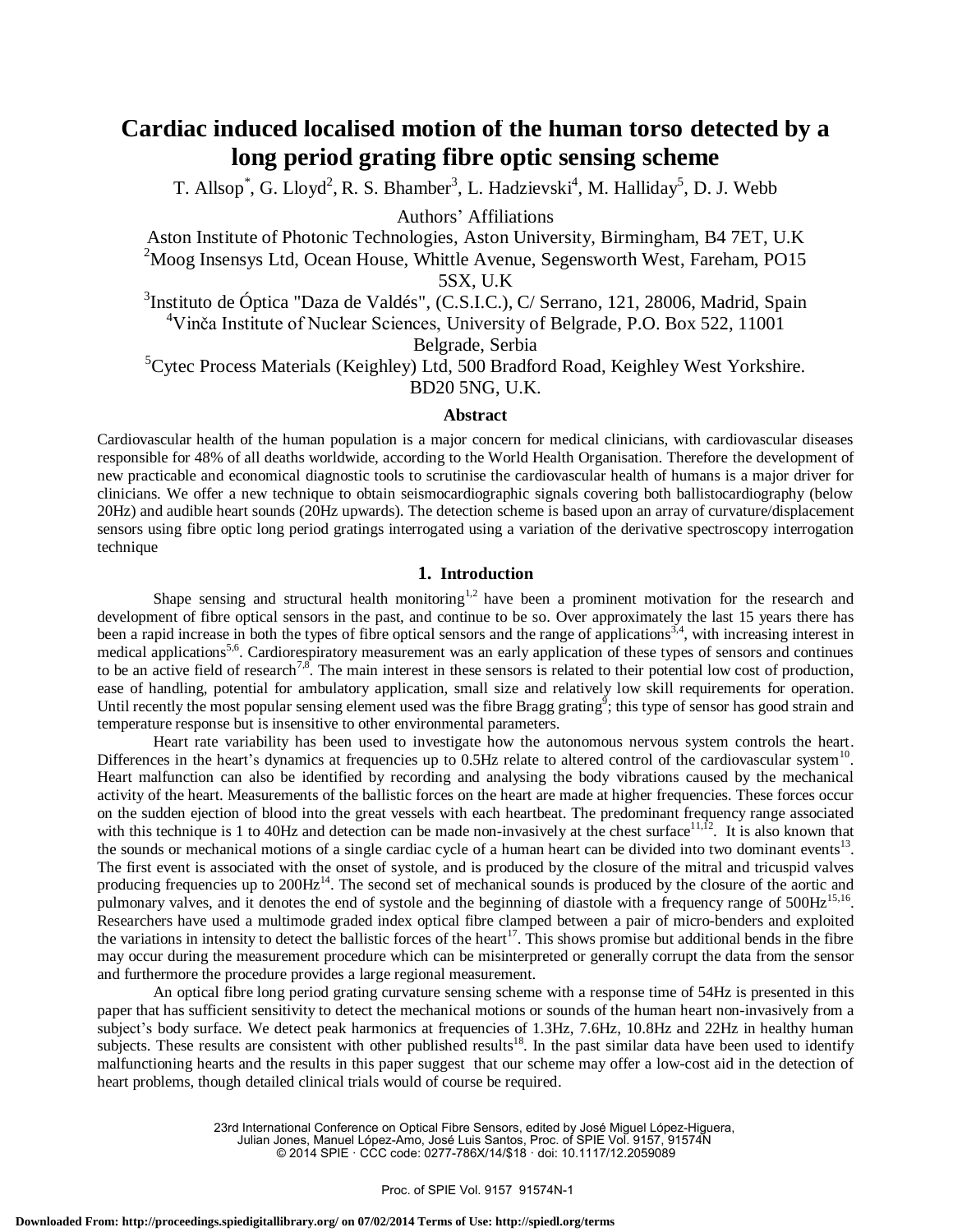#### **Sensors and Sensing Scheme**

A series of long period gratings (LPGs) was fabricated in progressive three layered (PTL) fibre (supplied by Fibercore Ltd) as the sensing elements. These sensors<sup>19</sup>, were fusion spliced into a line of standard single mode telecommunications fibre; typical physical parameters of the PTL fibre can be found elsewhere<sup>19</sup>. The periods of the LPGs were chosen to spectrally match the distributed feedback (DFB) lasers used to monitor the response of the LPG sensors within a specific curvature range. The interrogation scheme is an adaptation of the derivative amplitude spectroscopy approach<sup>20</sup>, in which a pair of spectrally separated DFB lasers is used to monitor the gradients of the spectral feature of the sensor over a specific spectral bandwidth, with the ratio of these two signals being used to recover the curvature of sensors. In this case the fibre pigtailed DFB laser modules are emitting at wavelengths of 1470.46nm and 1470.73nm; a spectral separation of 0.27 nm. The sensors are interrogated by switching between the DFB lasers, with synchronous detection for both lasers. Each laser is swept over a small wavelength range and then the ratio of these two signals is used as the sensor's response to curvature, which stops bending induced loss elsewhere in the system affecting the performance.

A typical spectral transmission response to curvature obtained with an optical spectrum analyser is shown in figure 1, after the sensing elements and some of the optical fibre had been encapsulated into a synthetic low curing (90<sup>o</sup>C) silicone rubber. The spectral sensitivity of the sensors with respect to curvature;  $\Delta\lambda/\Delta R$  varied from 2.9 nm m to 8.9 nm m over the range of curvature but the DBF laser used for interrogation has a wavelength of 1470nm which leads to a spectral sensitivity of  $\Delta\lambda/\Delta R \approx 6.80$  nm m. The spectral response to curvature can be considered reasonably linear over a small range of curvature<sup>8</sup>. The complete spectral wavelength response of the curvature sensor can be represented by a 4<sup>th</sup> order polynomial, resulting in a curvature error (root mean square deviation from the polynomial) of  $\pm 0.01$ m<sup>-1</sup>.

Implementing the derivative spectroscopy interrogation technique<sup>8</sup> introduces an error of  $\pm 0.01$ . This error was obtained by fitting a  $6<sup>th</sup>$  order polynomial to the ratio of the derivatives obtained from the two lasers, which is used to calibrate the scheme for curvature. This error associated with the derivatives can be translated into a curvature error of  $\pm 0.014$ m<sup>-1</sup> for the sensing scheme. This is a comparable resolution to that reported elsewhere with a similar interrogation scheme<sup>8</sup>. The data acquisition rate was 54Hz. A schematic of the entire sensing scheme is shown in figure 1a. The transmission spectra of the LPG that are shown in figure 1a are obtained using light from a broadband light source and monitored using an optical spectrum analyser. The curvature measurements of the LPGs that are shown in figure 1b were obtained using a conventional two point bending test procedure with the fibre LPGs laid upon a thin stainless steel strip (thickness of 3.04800  $\times$  10<sup>-3</sup> m). The laser modules used in the interrogator typically had optical powers of 5 mW and nominal bandwidths of 20MHz and was cooled thermo-electrically. The interrogator was controlled using bespoke software via a USB connection from a Laptop (dual-core).



**Figure 1** (a) A schematic of the interrogation/multiplexing scheme for detecting the mechanical movement of the human heart. (b) Shows the

variation in the transmission spectrum of the sensor as a function of curvature. The LPG sensing element has a period of 540 µm and a length of 5 cm.

## **Detection of mechanical motion of the human heart**

A series of experiments was conducted with varying data acquisition rates and subject postures. Firstly, six locations on the human torso were used to monitor the curvature variation caused by the mechanical motion of the heart. To reduce signal corruption due to torso respiratory movement, the subjects held their breath for 10 seconds, though the authors acknowledge that this will affect the mechanical behaviour of the heart. This experiment was to confirm that the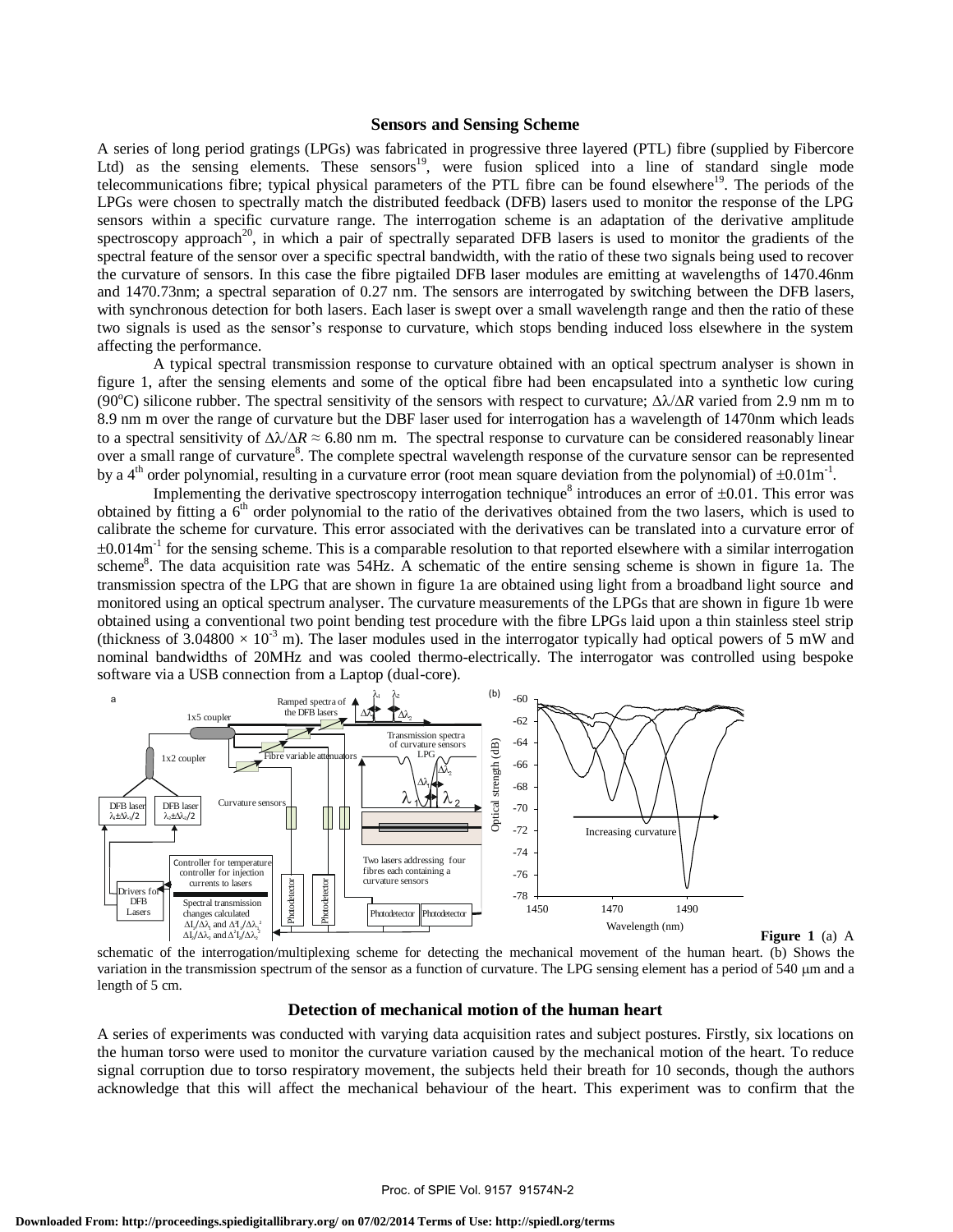mechanical motion of the heart can be detected from various locations on the torso. Results were obtained using the same curvature sensor at each location so a reasonable comparison can be made between locations, though it is noted that the mean curvature is different at the various placements which yields slightly different sensitivities. The sensor locations on the subject's torso are shown schematically in figure 2a and some examples of the detected curvature variation created by the mechanical motion of the heart are shown in figures 2b to 2g, all records being obtained with the same posture (neutral spine position).



**Figure 2 (a)** Schematic of sensor locations on the human torso. The plots show the temporal curvature variation of the sensors associated with mechanical motion of the human heart. The sensors are adhered to the surface of the human torso at various locations (b) position  $P_1$ , (c) position  $P_2$ , (d) position  $P_3$ , (e) position  $P_4$ , (f) position  $P_5$  and (g) position  $P_6$ .

On inspection, figures 2b to 2g show there are different waveforms for each sensing location, obtained with a data acquisition rate of 54 Hz. This is as expected given the different biological materials through which the mechanical wave is propagating and asymmetry in the heart's motion. Performing Fourier transforms on the collected data produce similar harmonics at each spatial location, see figure 3. The harmonics are 1.28Hz  $\pm$ 0.26Hz, 7.6Hz  $\pm$ 1.1Hz, 10.8Hz  $\pm$ 1.5Hz and  $22.1\text{Hz} \pm 1.1\text{Hz}$  and the error is the standard deviation of the variation of the harmonics.



**Figure 3** The detected harmonics from the waveform generated from the mechanical motion of the human heart at six spatial locations.

Comparing the scheme demonstrated here to other methods reported in the literature shows this one to have several advantages. Firstly, the hardware to implement this scheme is small, lightweight, has ease of maintenance and the potential to be inexpensive compared to the classical procedure used for ballistocardiography (BCG) that is bulky, expensive, requires significant mechanical maintenance, and is cumbersome to operate  $2<sup>1</sup>$ . Secondly, researchers have recently addressed the awkwardness of operation of the traditional approach by using force sensitive electromechanical films  $1^{1,12}$  and pressure pads  $2^{2,23}$  but these yield an overall body signal. As a consequence, signals cannot be attributed to specific regions of the torso whereas the scheme presented in this paper can make small regional measurements. Thirdly, the small regional measurement provided by our system permits the study of the mechanical behaviour of the human